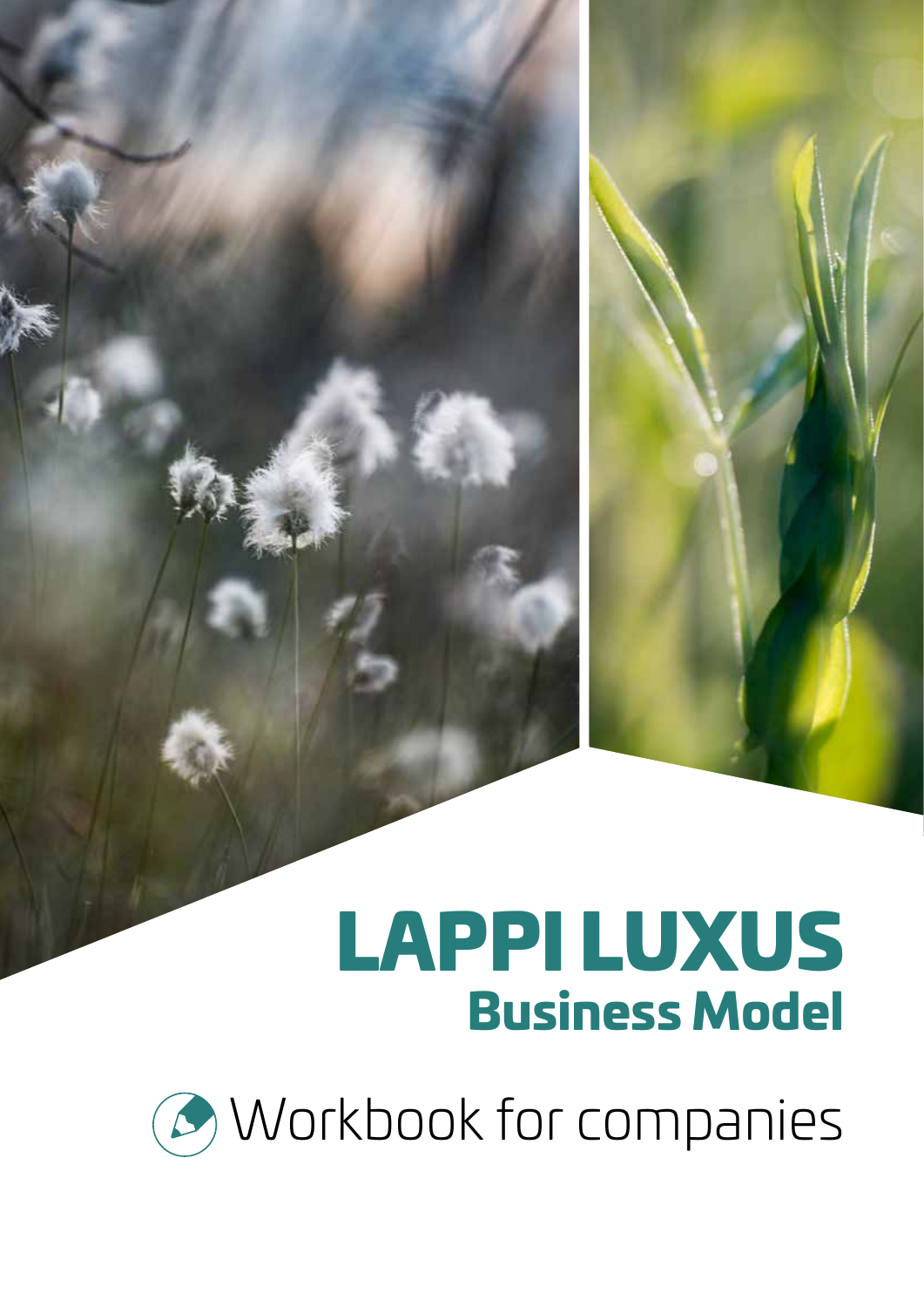**What does Lappi Luxus mean for your company? How do you experience and hear it? How does it look, feel and smell?** 

## BUSINESS MODEL WITH A TOUCH OF LAPLAND LUXURY

## You are lucky! You are surrounded by the authentic and pure nature of Lapland.

*The purpose of this workbook is to help you describe your company's business in such a way that the Lapland luxury included in your company's operations emerges from it.* 

When describing the business model, consider how authenticity, locality, folklore and research data, storytelling, experience, natural products as well as pure raw materials, and safety, for example, can be responsibly represented in your operations. When creating the model, you should also take into account your partners and any legislation that governs the activity.

The most successful business models are based on customer value creation. It is recommended that you also approach the Lappi Luxus business model from the perspective of understanding the customer's needs.

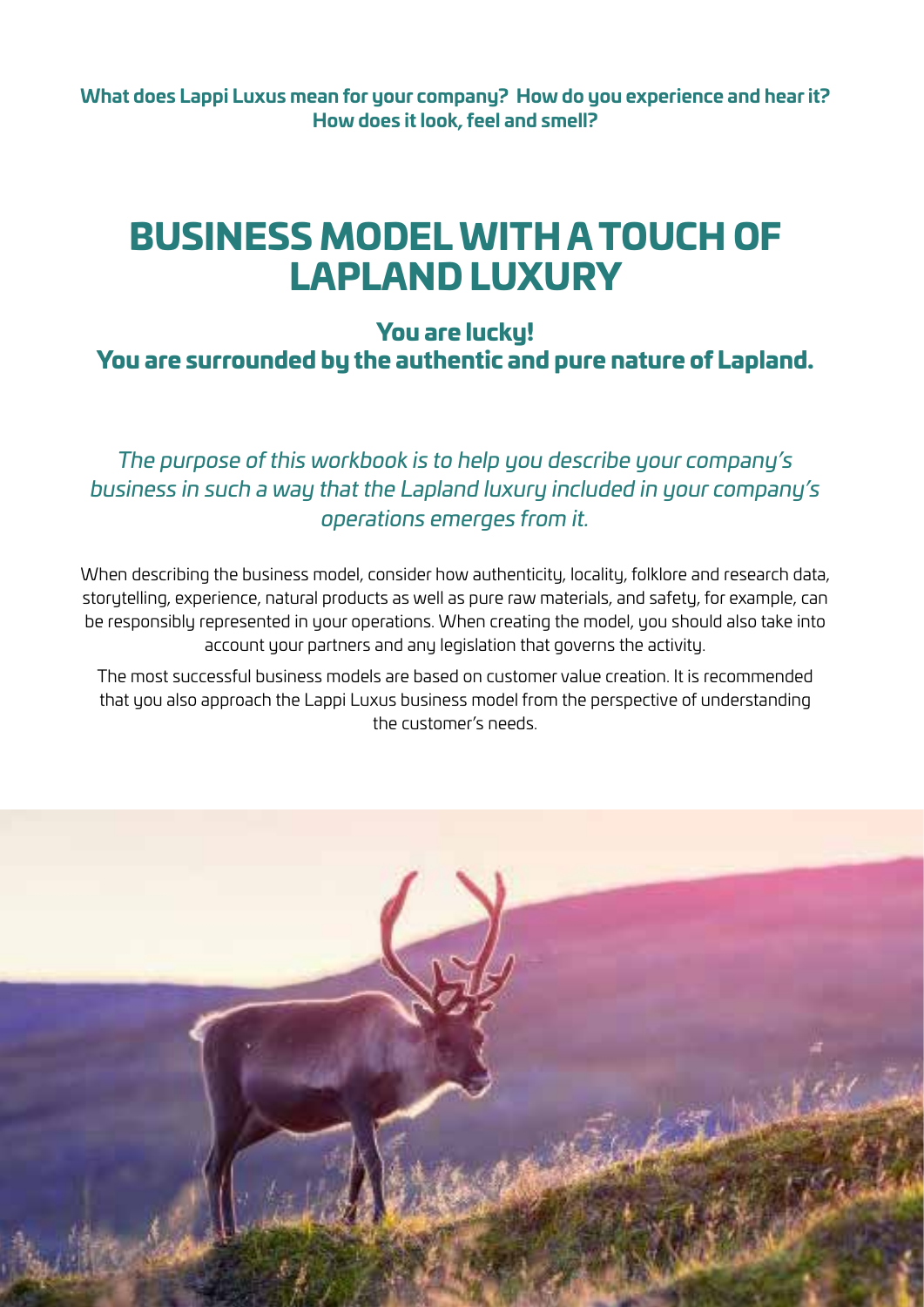## EXPRESS YOUR THOUGHTS ABOUT WHAT LAPPI LUXUS MEANS TO YOU WITH PICTURES AND WORDS.

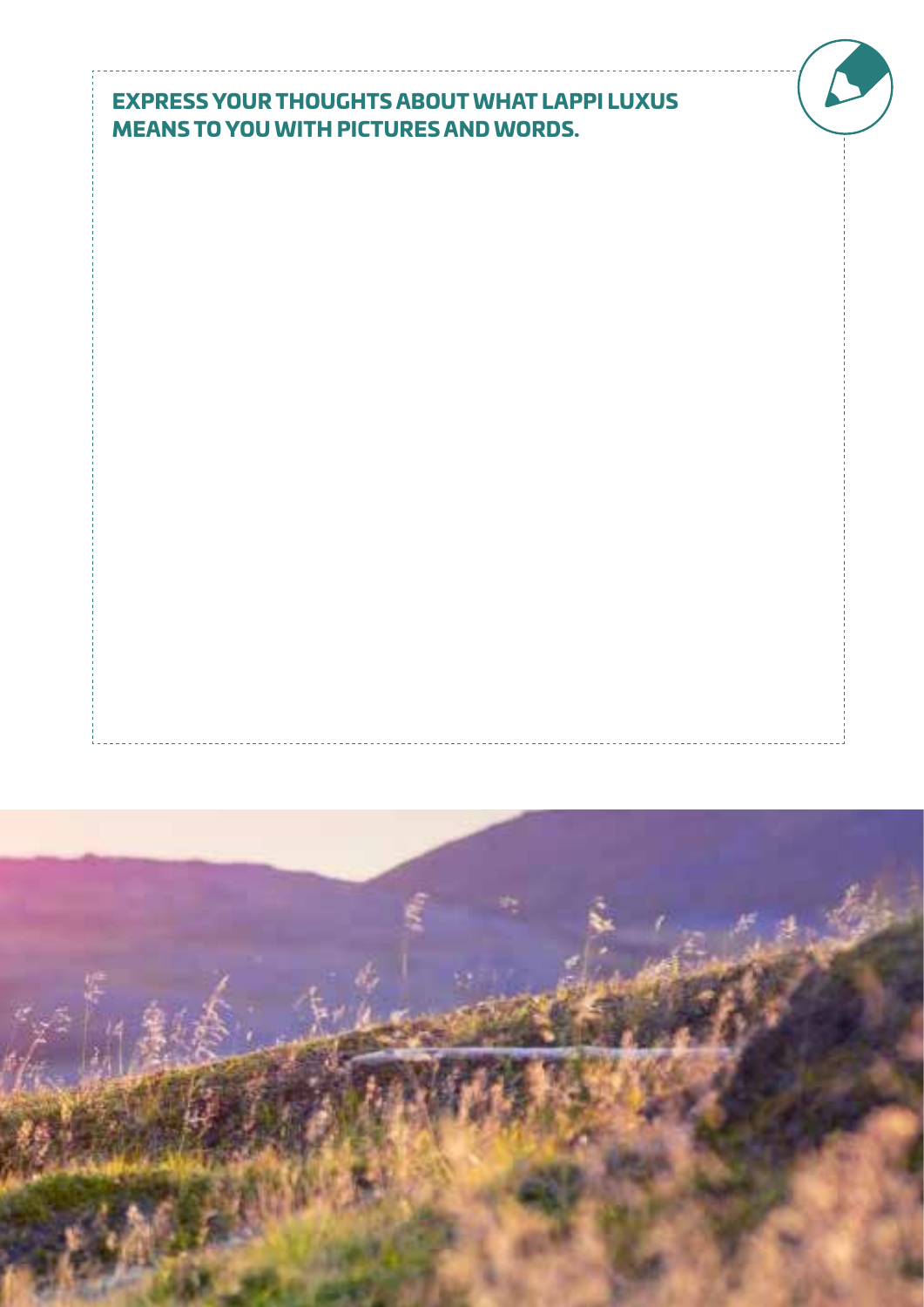## Pure nature of Lapland, authenticity and locality as core resources

4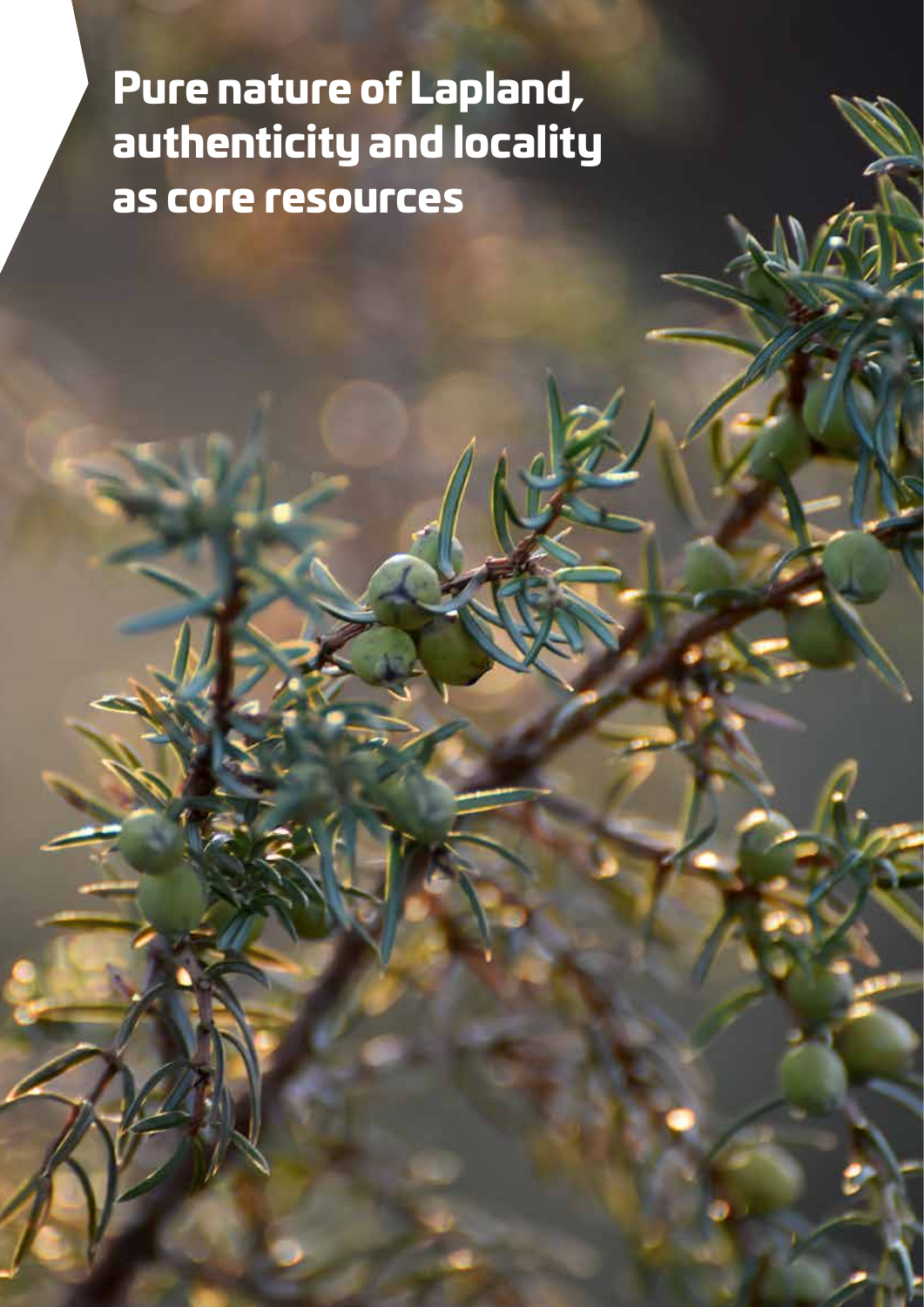## Lappi Luxus Business Model

*The Lappi Luxus business model is based on the internationally used Business Model Canvas (BMC) model. The model is divided into nine different themes, which are opened in this workbook one theme at a time. By filling in the workbook, you are able to develop your business.* 

**Think creatively!** When considering the business model think about the opportunities for cooperation and what kind of new energy you can get from it.

**Why the Lappi Luxus business model?** The cross-sectional themes and resources of the model are pure Lapland nature, authenticity and locality. Think about how these themes will be reflected in your company's plans and activities, and bring wellbeing to your customers and you as an entrepreneur.

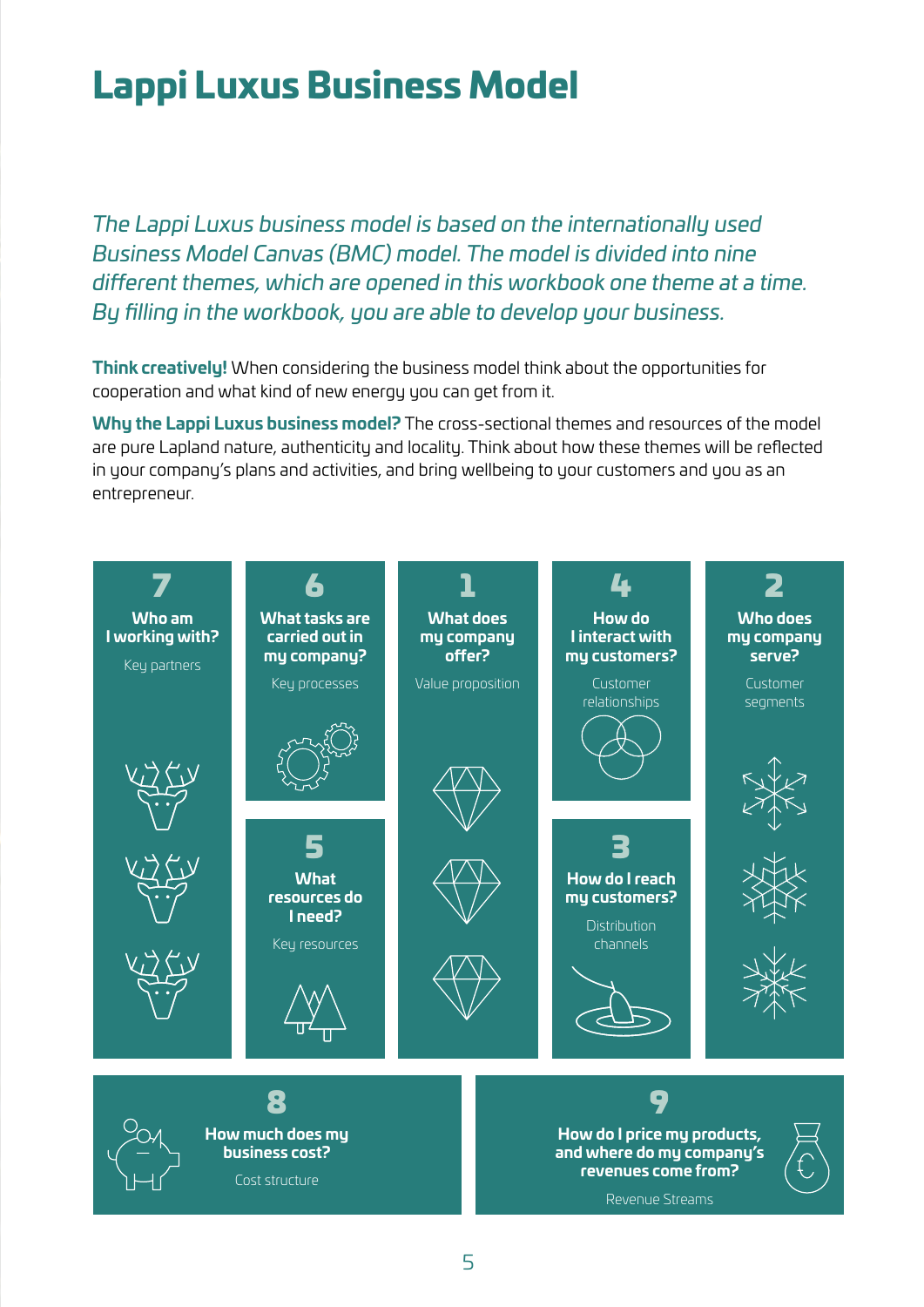## **What does** my company offer?



## *The value proposition determines how a company stands out from its competitors, and what the company offers to its customers. It is a promise that helps solve a customer's problem or improve the current situation.*

Have you ever thought why customers choose your company from all the others? What is your company's most relevant distinguishing feature, the unique quality that makes you stand out from your competitors? Do you tell customers how they benefit from using your company's services? Have you considered the benefits a customer can gain from using your company? What kind of message do you convey? These questions will lead you to your company's value proposition. Customers will choose the company that brings them the most value. You can build the value proposition using the following questions.

- **• What distinguishes your company's services or products from competitors?**  The value proposition can be related to authenticity, locality, sustainability or even storytelling.
- **• What problem does your company's service or product solve?**  Each customer group must have its own combination of company services and products.
- **• What benefits does your company offer to customers?** Benefits can be innovative or even promises of sustainability.
- **• How does your story support the value proposition?** When you create a story around your company's value proposition, customers focus on it. A story makes it possible to stand out from the competition. An emotional story enhances customer loualtu.
- **• What is your value proposition to different customer groups?** Different customer groups have different needs and expectations e.g. couples travelling without children or families with children. Therefore, you should tailor value propositions appropriately for different customer groups.

### **USE GOOGLE**

Arvolupauksen suunnittelu: Kuinka suunnittelet arvolupauksen – YouTube Kohdekokemus – yhteinen näkemys Ruokamatkailun tarinallistaminen

#### Sources

Tuulaniemi, Juha (2013). Palvelumuotoilu.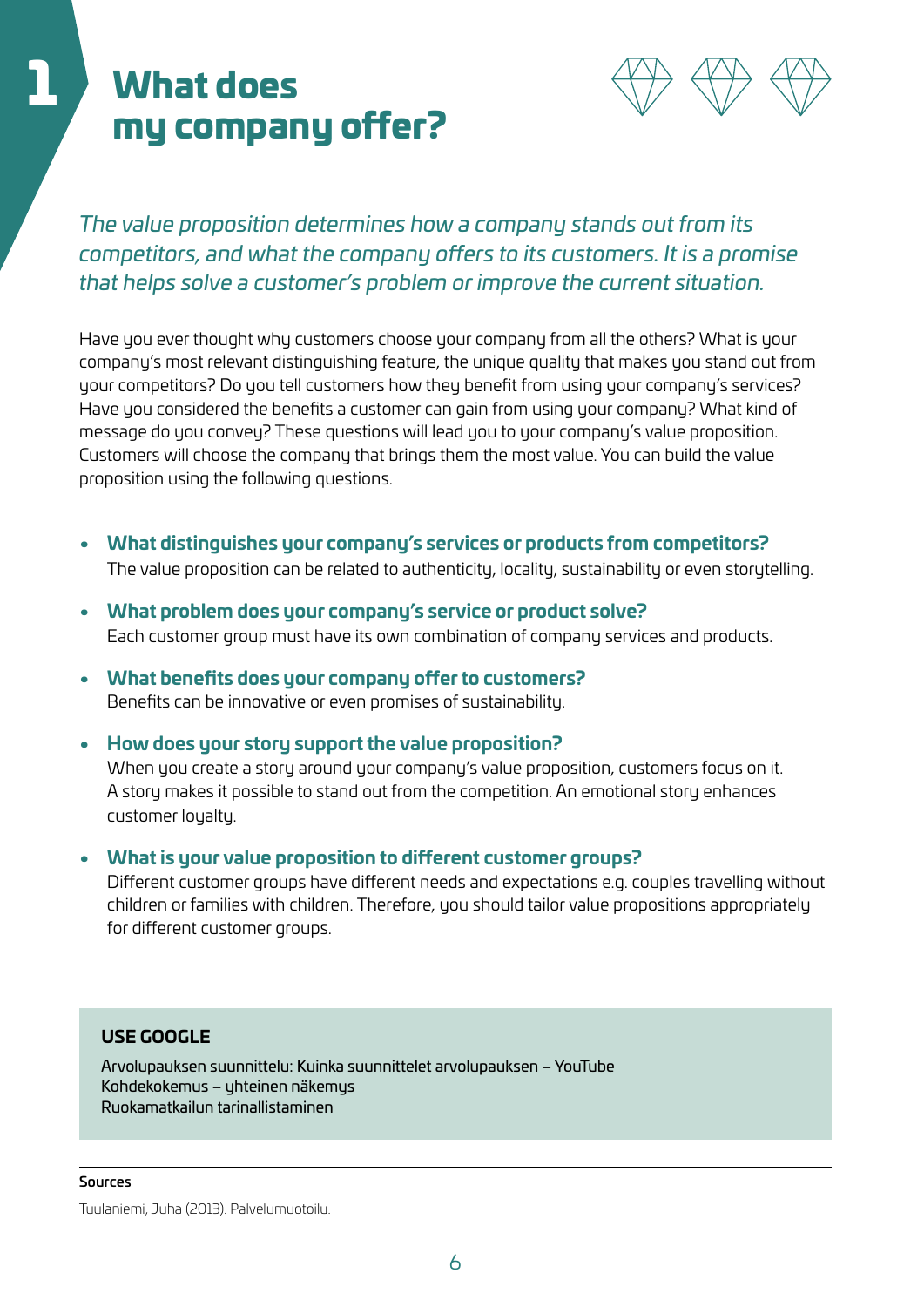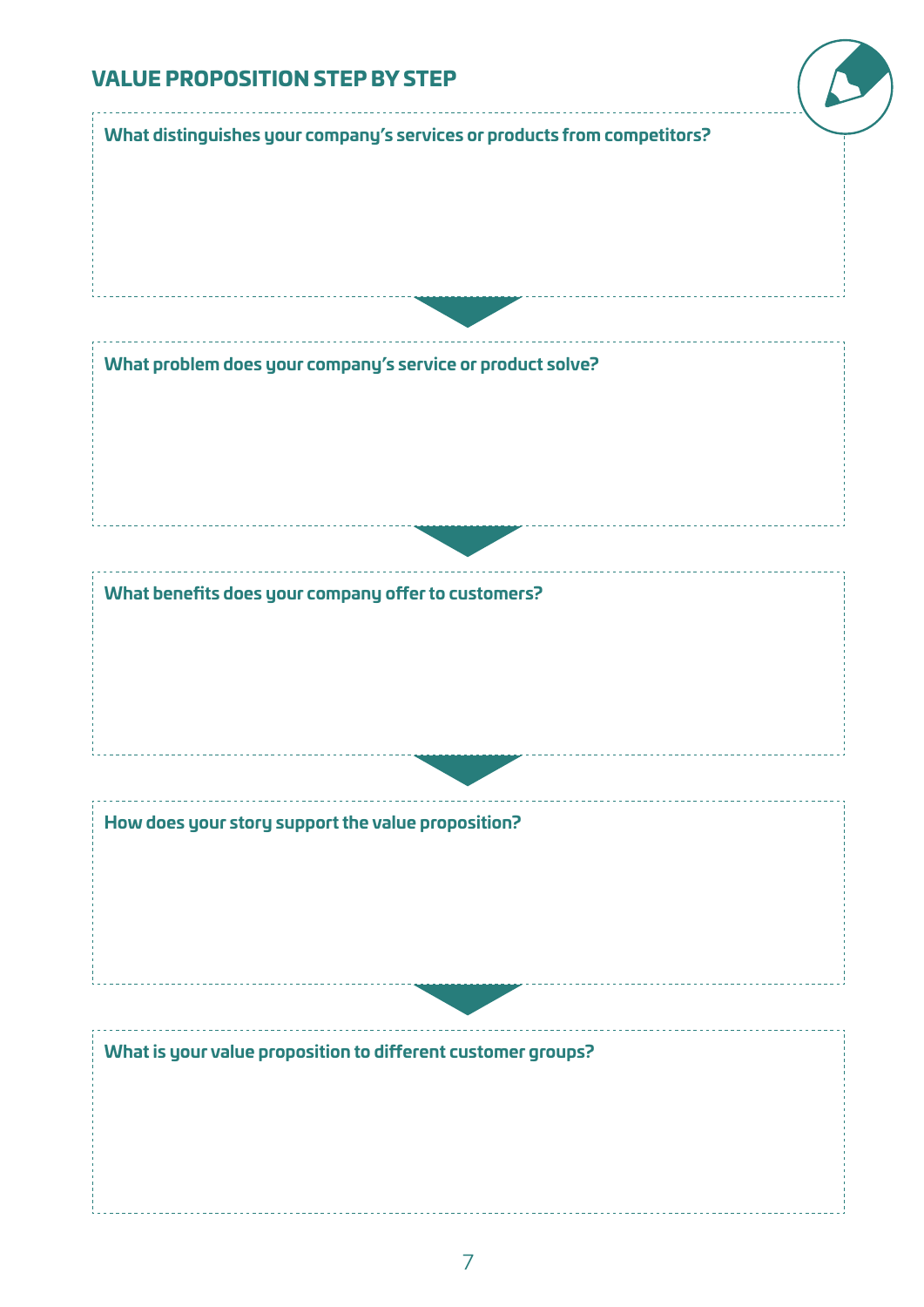## Who does my company serve?

2



*Customer-oriented thinking is part of all the company's activities. It is important to define the customers for whom the company produces value. Customers are different and have different needs. The company defines customer groups and targets the right services and products for them.* 

Define and document customer profiles and make quiet information visible too. Dare to choose customer groups that will bring the most benefit to your business with a reasonable amount of resources. Then suitable services and products are offered for these selected customer segments.

Analyse the customer's purchasing behaviour. Customer feedback is very valuable, so collect it systematically. In addition, make it easy for customers to give feedback. Listen carefully to your customers' wishes and suggestions. This helps improve your business. Ask questions, listen to the answers: who, what, where, when, why and how.

- **• Who are your most important customers?**  Think about who you're creating value for.
- **• How do you take care of your customers' satisfaction?**
- **• What are the key and superior strengths of your company that you are investing in?**  Lappi Luxus gives you the opportunity to differentiate yourself from your competitors.
- **• What additional sales opportunities could service and product packaging bring to your company?**
- **• Do you see business opportunities in offering your own services and products to other companies?**

### **USE GOOGLE**

FAB analusis Visit Finland - kansainvälistymisopas

#### **Sources**

Bergström, Seija & Leppänen, Arja (2015). Yrityksen asiakasmarkkinointi. Rope, Timo (2014). Markkinoinnin segmentointi.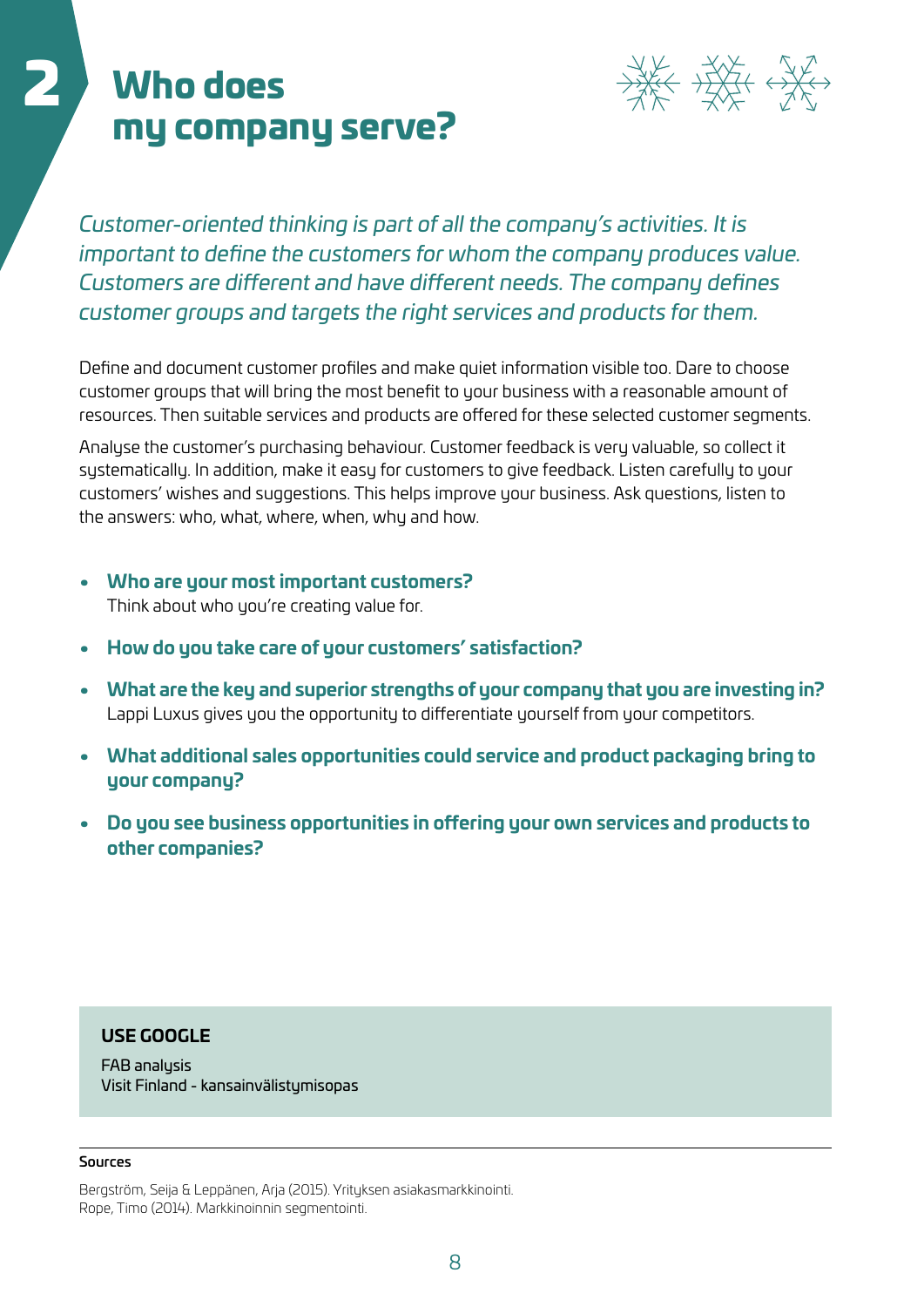## REFLECT ON AND DESCRIBE YOUR CUSTOMER GROUPS.





## FAB ANALYSIS. ANSWER THE FOLLOWING QUESTIONS IN A LAPPI LUXUS-INSPIRED WAY ACCORDING TO CUSTOMER GROUP.

| <b>What features and</b><br>qualities do your<br>customers value? | What advantages can<br>you offer them? | What benefits your<br>services and products<br>offer to them? |
|-------------------------------------------------------------------|----------------------------------------|---------------------------------------------------------------|
|                                                                   |                                        |                                                               |
|                                                                   |                                        |                                                               |
|                                                                   |                                        |                                                               |
|                                                                   |                                        |                                                               |
|                                                                   |                                        |                                                               |
|                                                                   |                                        |                                                               |
|                                                                   |                                        |                                                               |
|                                                                   |                                        |                                                               |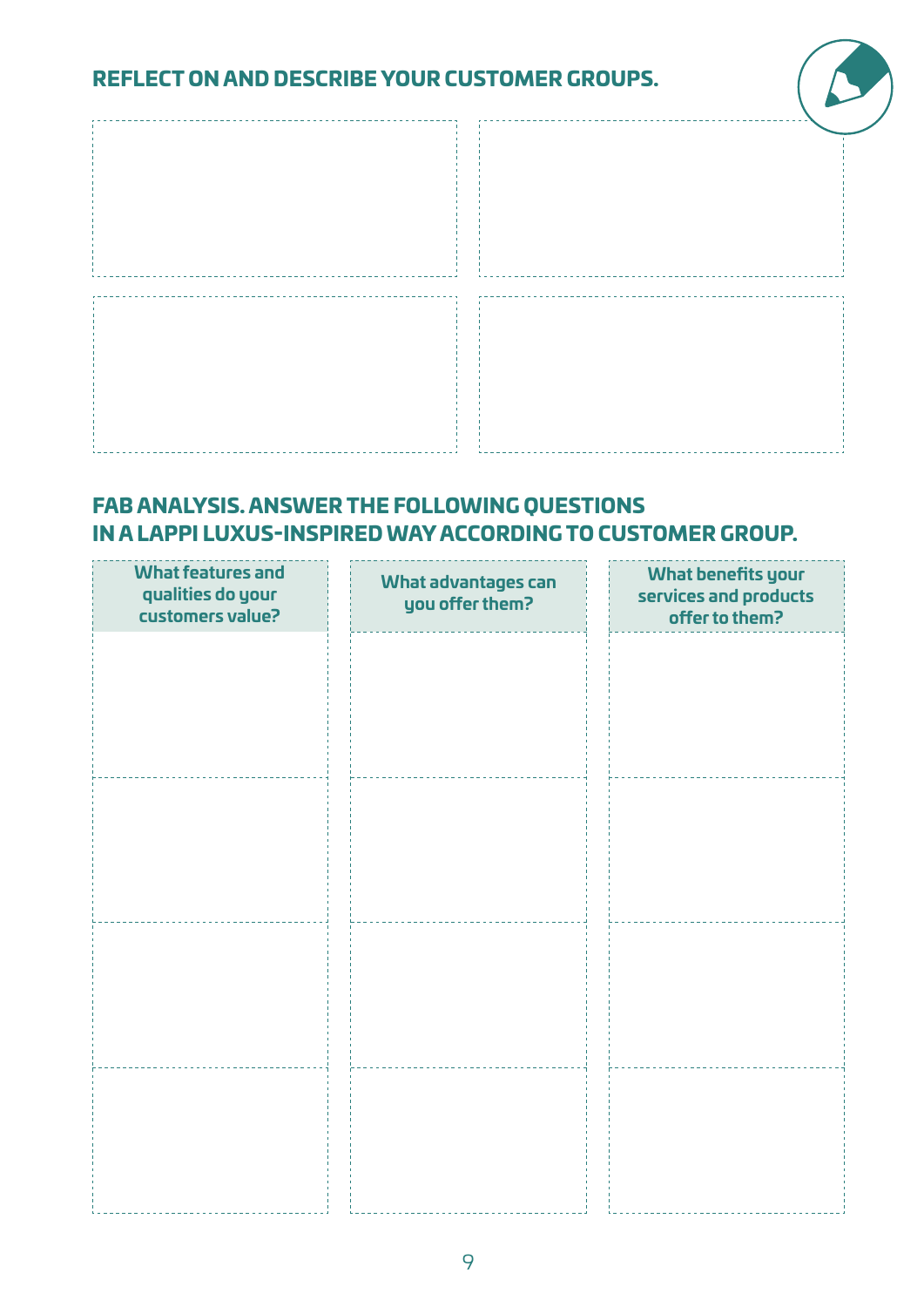## How do I reach my customers?



*Marketing promotion tools are essential to make your company well-known. The aim is to create a positive image, and thus attract potential customers to consider the company's services and products.*

Be organised and goal-oriented in your customer acquisition and in interactions with existing customers. Use multichannel communication tools to convey your message. Find out which promotional tools are most effective in reaching the right customer group. Be consistent in all your communication. Be active and make authentic content creation a part of daily activities. Tell a story in your own style. Measure reachability and effectiveness with a variety of indicators. Make buying easy and analyse what determines a purchase decision. Keep in mind that passivity can cause a customer to switch to a competitor.

- **• Does your product have so much Lapland luxury appeal that the customer acquires it one way or another?** What are the benefits for the customer? What are competitors' similar products like?
- **• How do you price your product?** Does your pricing reflect Lapland luxury, company values, product authenticity, uniqueness, safety and sustainability?
- **• How do you reach your customer, and how does the customer get the product?**  How do your website, web shop and social media visibility convey the values of Lappi Luxus?
- **• What distribution channels do you use?** Which distribution channels work well and are cost-effective, and what marketing promotional tools do you use?
- **• What are your staff's competitive factors?** Has your staff adopted the company's value proposition, and how does it show in their actions?
- **• What is the image and reputation of your company?** What is your company's position in the market? Does everything you show convey the values of Lappi Luxus?

### **USE GOOGLE**

Markkinoinnin kilpailukeinot The 7 Ps Marketing Mix

#### **Sources**

Upola, Solja (2020). Opas markkinointiin aloittavalle yrittäjälle. Bergström, Seija & Leppänen, Arja (2015). Yrityksen asiakasmarkkinointi. Rope, Timo (2014). Markkinoinnin segmentointi.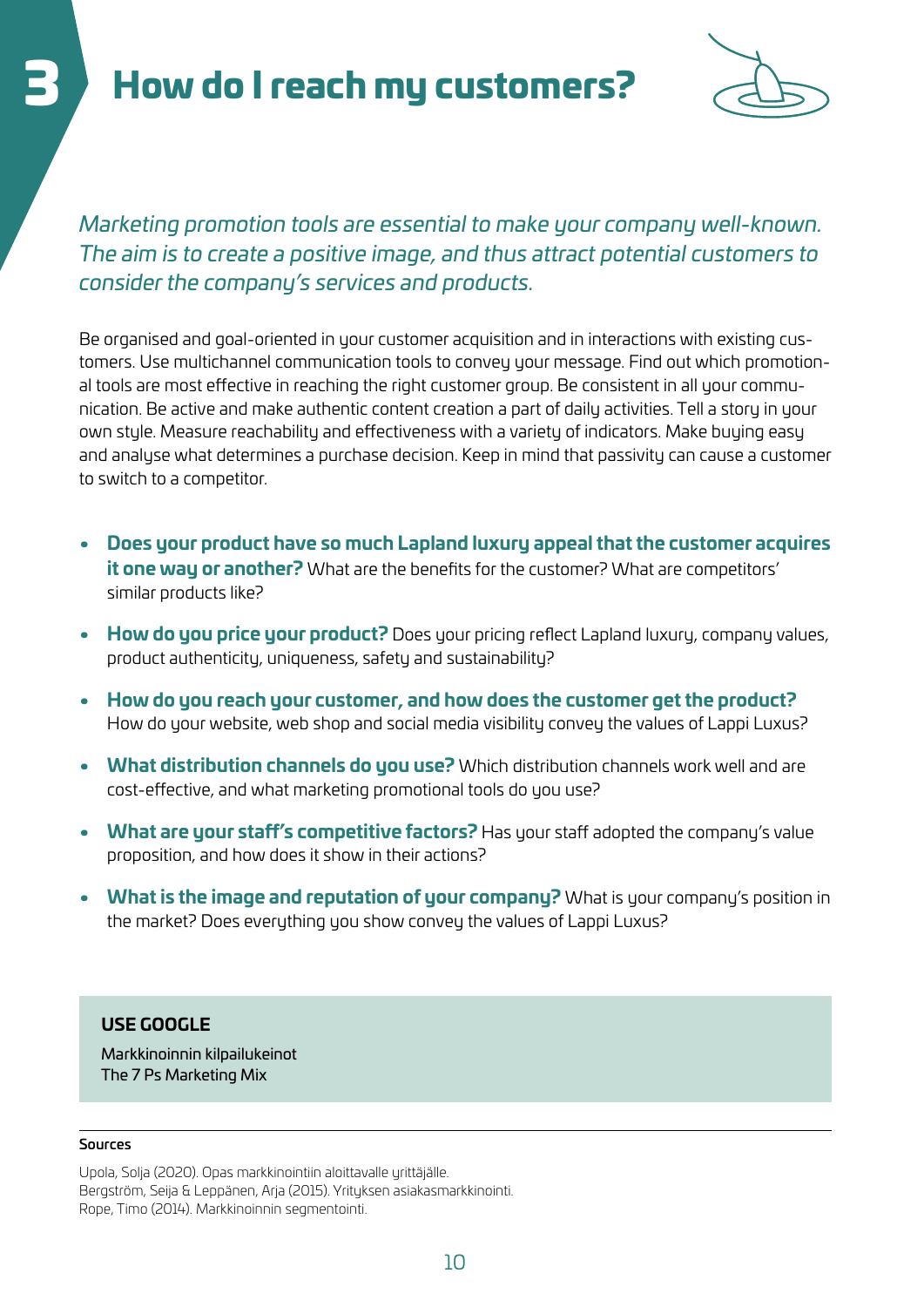## MIRROR YOUR COMPANY'S ACTIVITIES TO THE 7 Ps MARKETING MIX



**What could you develop? Is there anything you could give up? Don't hesitate to try something new!** 

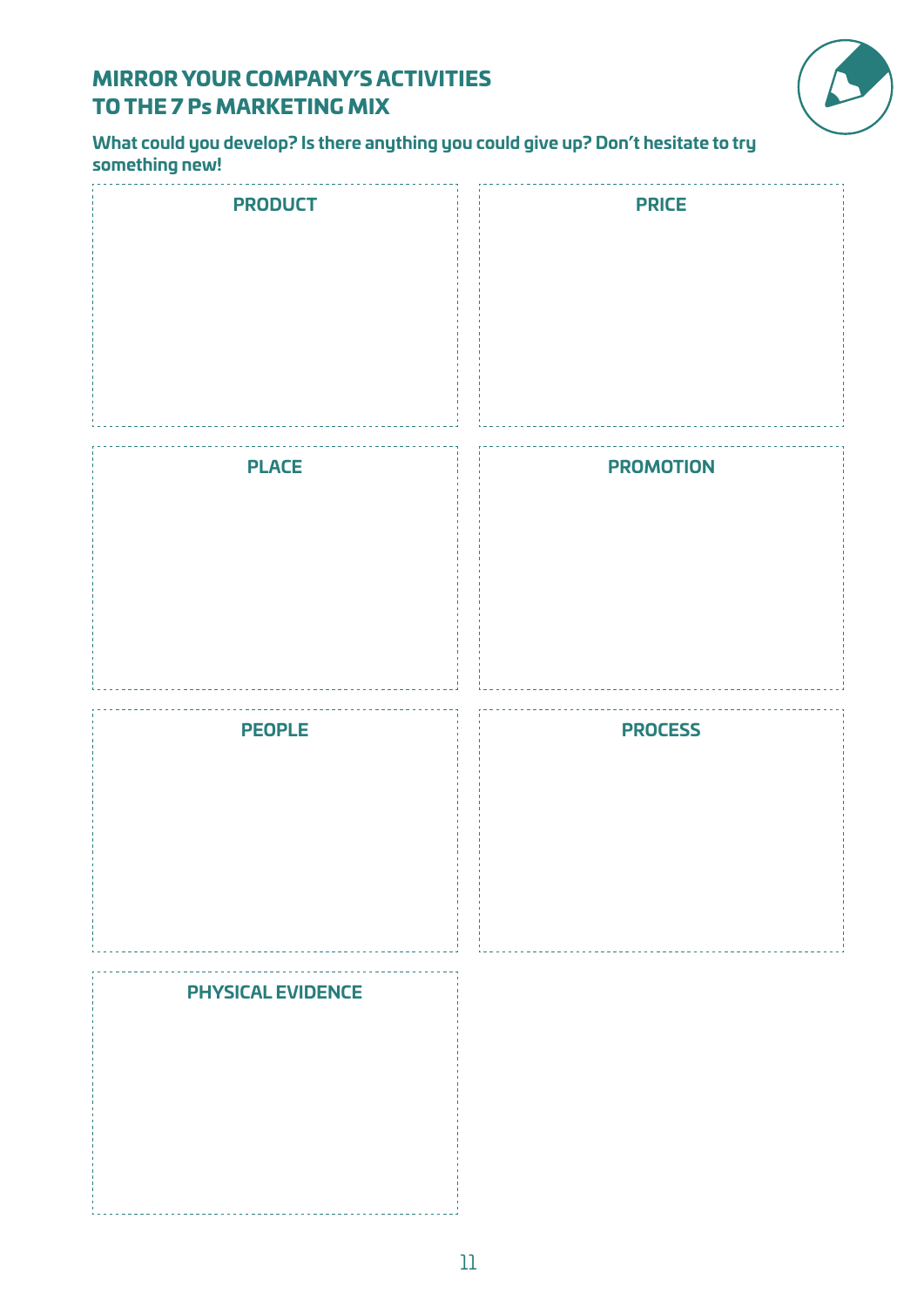## 4 Customer relationship – How do I interact with my customers?



*Customer relationships are a key resource for the company. The customer relationship has a lifecycle during which different activities are developed for the different phases of the relationship. The goal is to have a committed long-term customer base that is the bedrock for profitable business. Customer acquisition is a key goal in relationship marketing, because new customers are a prerequisite for sustainable growth.*

Each customer must be met individually, based on their needs. Specified customer groups must be provided with tailor-made offerings. Think "out of the box" – there are almost 8 billion people in the world. How many of them have heard about your company? See the opportunities around you. Explore various cooperation networks and look for potential future customers. Hold on to your current customers, as it is less expensive than acquiring new ones. Learn from customers and their feedback, both positive and negative. The customer should not be allowed to leave unsatisfied. A lost customer helps develop our business.

- **• What kind of customer relationships does your company already have?**
- **• What kind of relationship does each of your customer groups expect?**
- **• How is the customer experience offered by your company, and what factors affect it?**

How are the main themes of Lappi Luxus, i.e. hospitality, experience, storytelling, authenticity and locality, sustainability and safety, reflected in the customer experience? Divide the customer journey into steps; remember follow-up activities too.

- **• What customer engagement methods do you use?**
- **• How can you pay attention to or reward a customer?**
- **• Who are your potential new customers? How can you reach them?**

### **USE GOOGLE**

Asiakkaan polku Customer Journey

#### Sources

Bergström, Seija & Leppänen, Arja (2015). Yrityksen asiakasmarkkinointi. Rope, Timo (2014). Markkinoinnin segmentointi.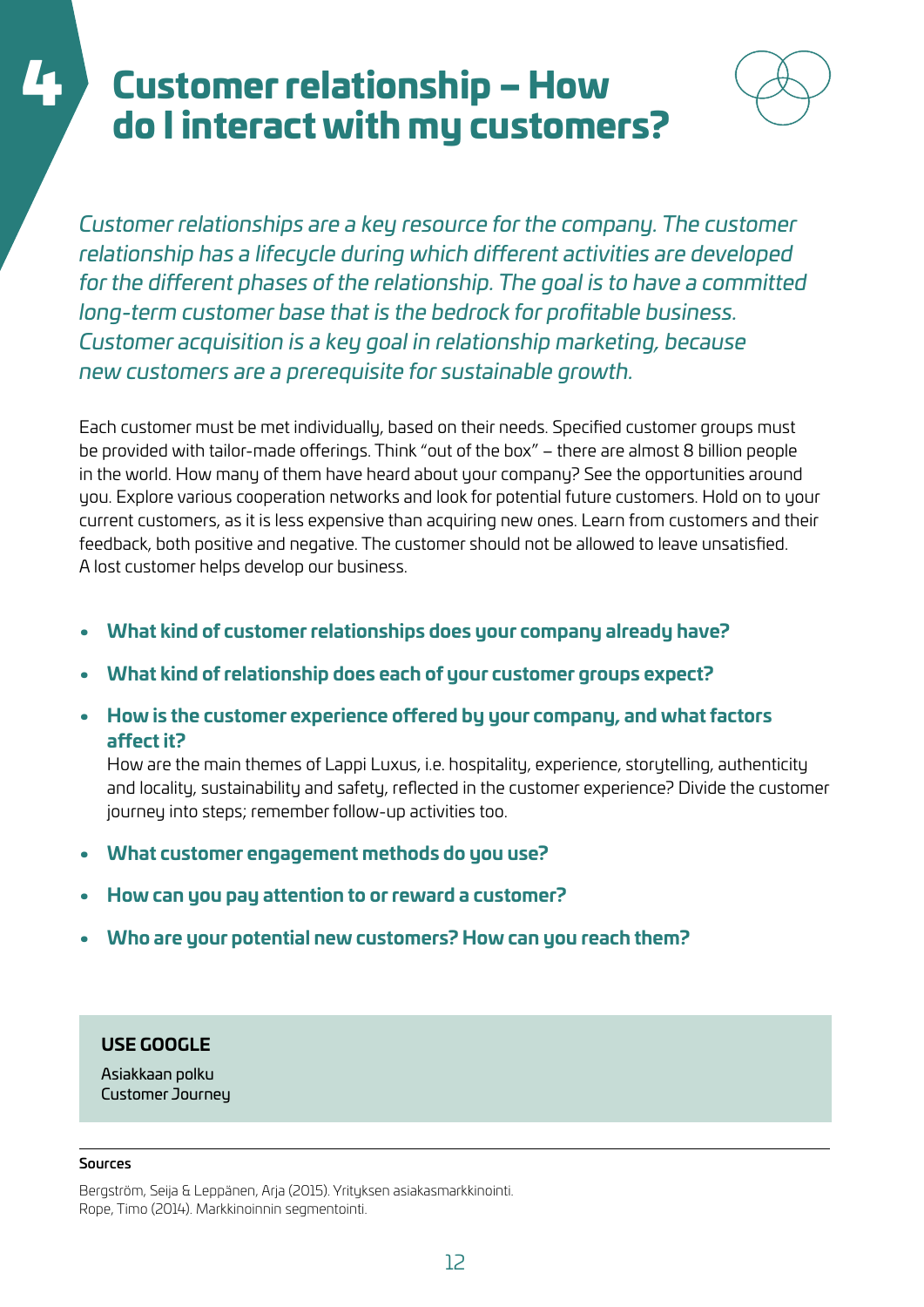## MAP YOUR COMPANY'S CUSTOMER JOURNEY.

**Consider your customer journey from the perspective of Lappi Luxus values.**



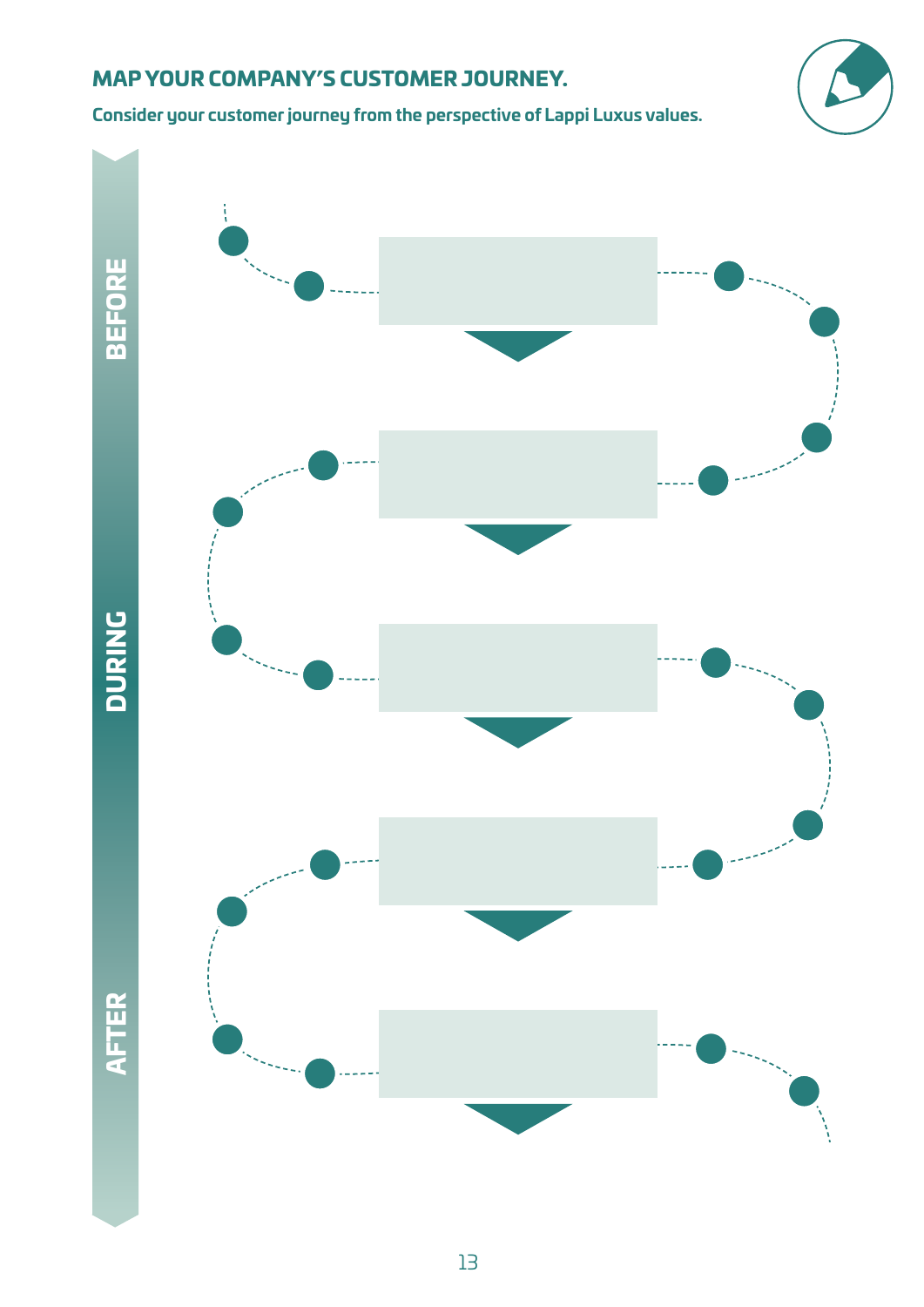## 5 What resources do I need?



*Resources are usually divided into tangible and intangible resources. Tangible resources include the company's facilities, financial resources and various raw materials, for example. Intangible resources include employees, their skills and professional competence, as well as owners and partners, for example. The resources available are limited, so the company depends on its environment. Resources are important for the company, since they generate significant value for it.*

Have you considered which resources are the most important to your company? You should think, which resources are the most significant for your customers and develop them. However, staff and interaction with partners should be at the top of the list. What kind of story do you tell about your company, or how do you highlight partners?

According to studies by Visit Finland, companies that operate responsibly have higher customer satisfaction and perceived quality level.

- **• How do you talk to your customers about locality and authenticity?** These values are important for more and more customers.
- **• How do you take care of your staff?** Staff is one of the most important assets of any company.
- **• How does ecology appear in your company's resources, and how do you communicate about it?**

(e.g. electricity, water, building maintenance, recycling, waste minimisation, mobility)

- **• How is financial responsibility reflected in your company's everyday life?**  Does the company employ local people? Does it support other companies in the region?
- **• How do you communicate about your partners?**  Can customers get to know your partners through digital channels?
- **• How do Lappi Luxus values (purity, authenticity, silence, nature) appear in your resources?**  How is this reflected in your company's stories?
- **• How does storytelling appear in your company´s both live and digital customer service situations?**

### **USE GOOGLE**

Työkaluja vastuullisuusviestintään Positiivinen työntekijäkokemus Paikallisuuden tuotteistaminen

#### Sources

Tuulaniemi, Juha (2013). Palvelumuotoilu.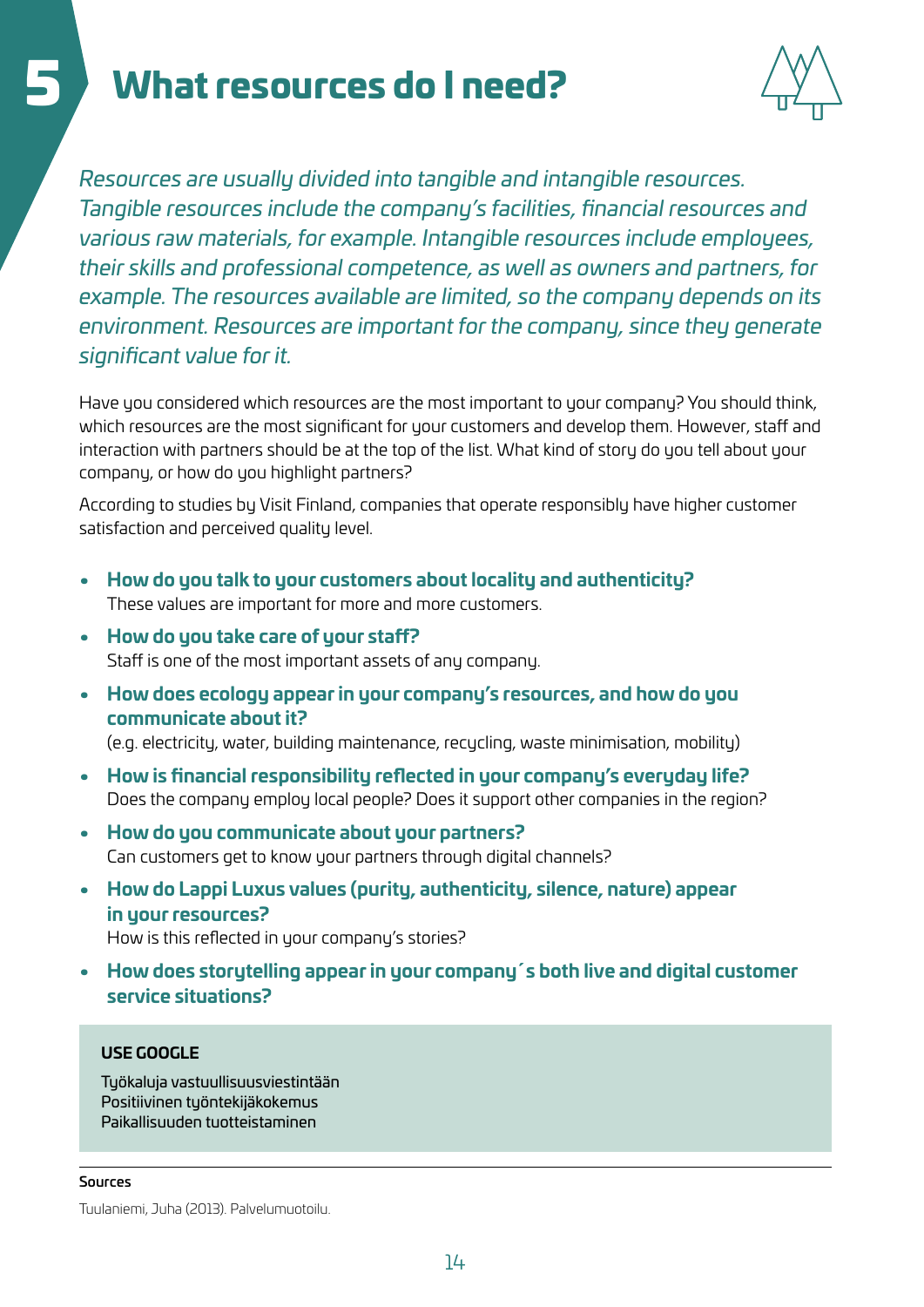## LIST THE RESOURCES YOU USE AND DESCRIBE HOW SUSTAINABILITY IS TAKEN INTO ACCOUNT IN EACH RESOURCE.



#### **SUSTAINABILITY**



**RESOURCES RESOURCES**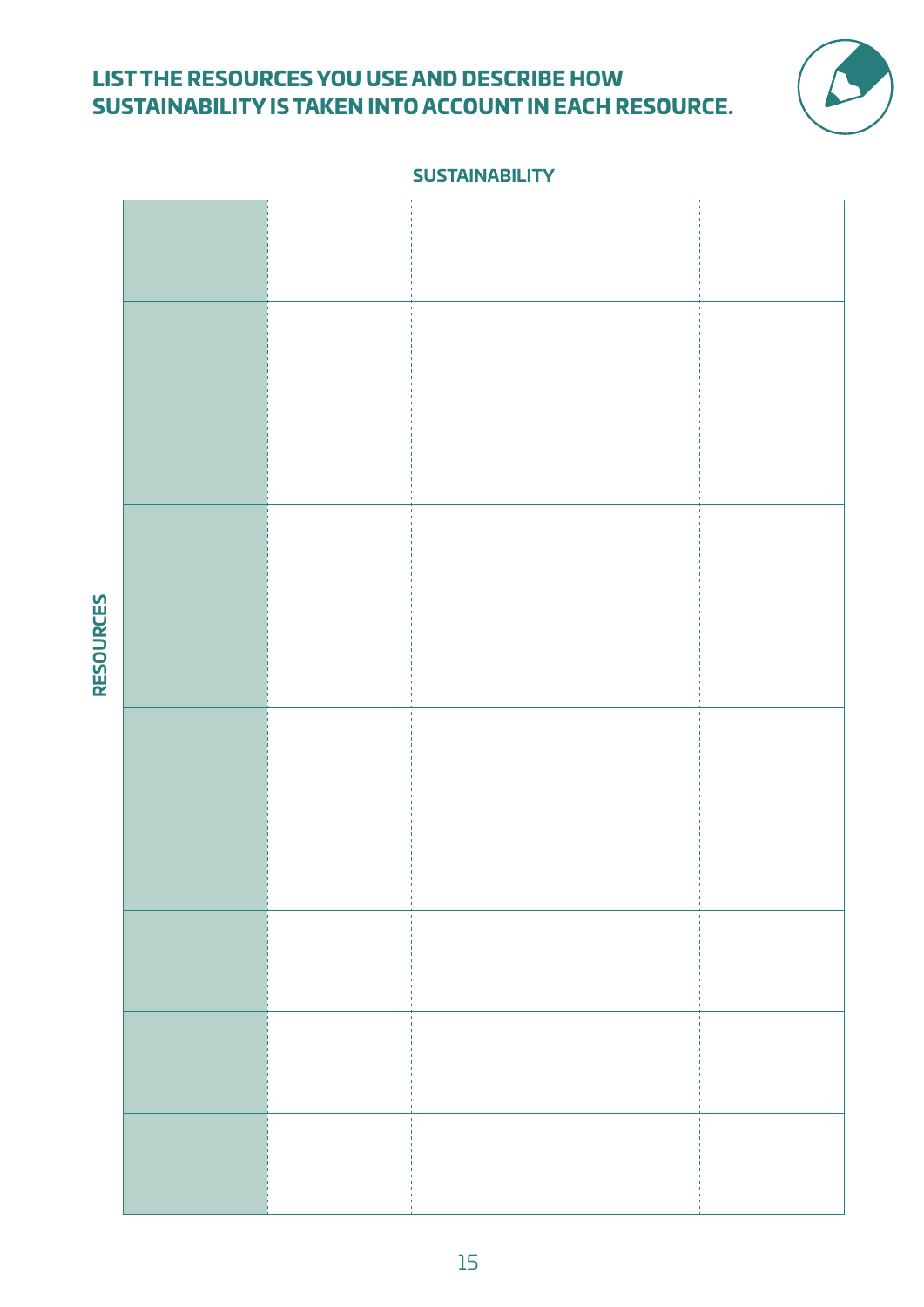## 6 What tasks are carried out in my company?



*The company's business consists of a variety of tasks that are described through core and support processes. Core processes serve the company's external customers and enable the company to process its resources into products that create value for the customer and bring income to the company. Core processes may include product development, marketing and customer service. In addition to core processes, a company needs internal support processes, without which core processes cannot be implemented. Support processes are often related to the company's finances, the overall wellbeing of the entrepreneur and employees, property management and quality management.* 

Despite careful preparations and advance planning, it may come as a surprise to you how many different tasks and processes are involved in managing your business, and what kind of special expertise is also required. However, you don't have to do it all by yourself. It is recommended to outsource tasks and processes i.e. buy services from a partner if you lack expertise. It is therefore important for you to identify the core and support processes that are the most significant to your business, and decide whether to handle those processes yourself or in cooperation with another company. The success of these processes is essential for your company's competitiveness.

- **• What are the most important core processes in your company that create value for your customers?**
- **• What are the most important support processes in your company that you need to support core processes?**
- **• What core and support processes in your company do you implement on your own?**
- **• What core or support processes in your company have you outsourced, either completely or partly?**
- **• How could you gain a competitive advantage by using the Lappi Luxus criteria in the development of core and support processes?**
- **• Are all processes in your company ecologically sustainable?**
- **• When something happens, have the processes been fine-tuned to minimise the harm?**

### **USE GOOGLE**

Yrittäjän ABC

#### Sources

Laamanen, Kai (2001). Johda liiketoimintaa prosessien verkkona: ideasta käytäntöön.

Tuominen, Kari; Laamanen, Kai & Moisio, Jussi (2012). Asiantuntijayrityksen liiketoimintaprosessit itsearvioinnin työkirja: 38 hyvää kysymystä ja esimerkkiparia.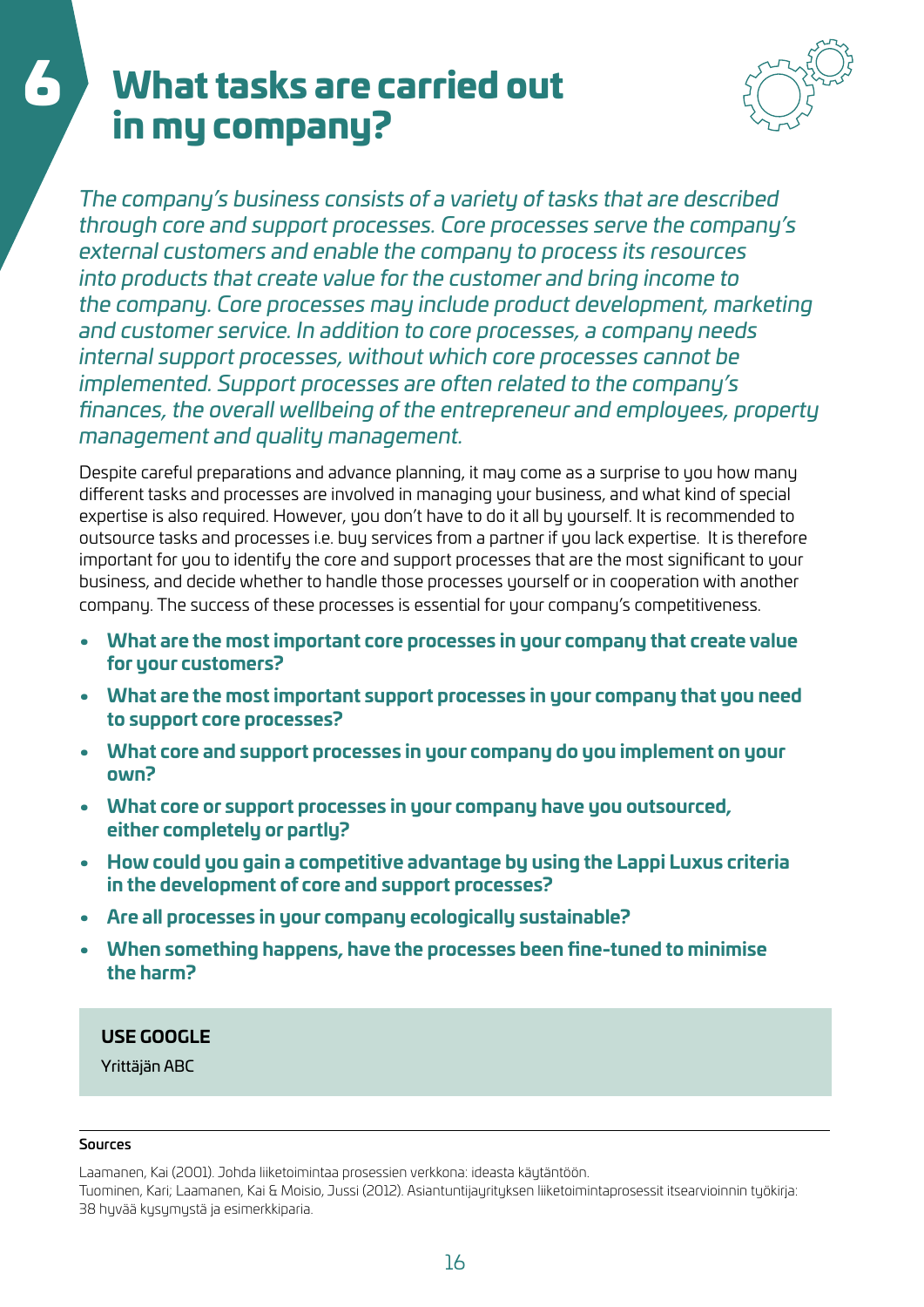## ILLUSTRATE YOUR COMPANY'S CORE PROCESSES ON THE ANNUAL CLOCK.



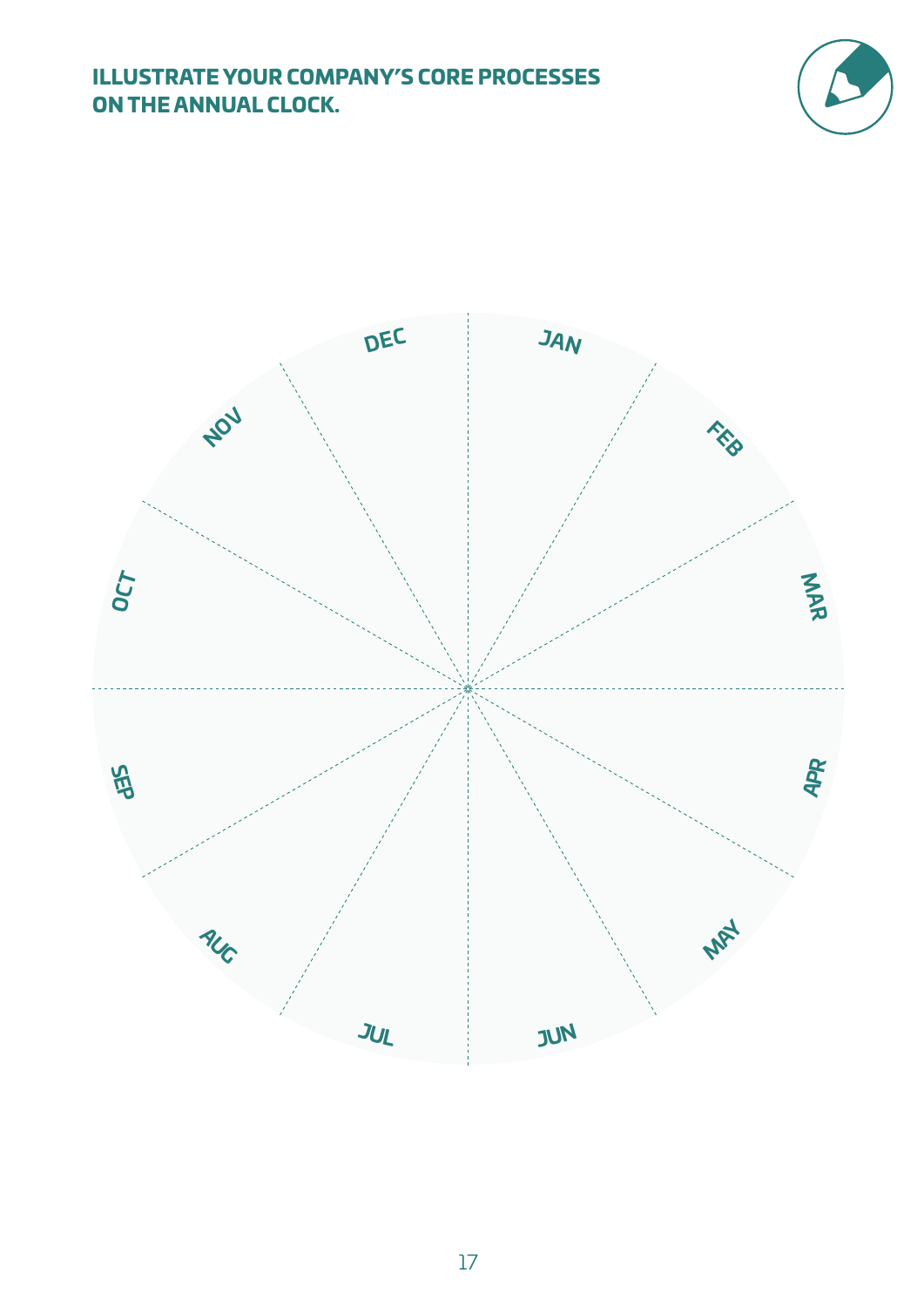## Who am I working with?



*Cooperation is based on the parties' genuine willingness to work together, and on open and confidential interaction. The starting point for cooperation is a shared set of values and a goal that is relevant to everyone, and to which each party can commit. Cooperation can be based on different partnerships, projects and/or coopetition, for example. Cooperation may be contractual or informal, ongoing or ad hoc. However, cooperation is always voluntary!*

You have probably noticed by now that cooperation and networks play an important role in creating social relations and improving the competitiveness of businesses. However, effective cooperation requires patience, planning and genuine commitment. By cooperating openly with tourism, wellbeing and natural product companies, you and your partners have the opportunity to create unique Lappi Luxus experiences and stand out from the competition. However, the challenge may be how to turn words into responsible joint actions that benefit everyone.

**• Are you currently engaged in cooperation related to purchases and/or subcontracting?** 

If so, what kind, and with whom?

- **• Are you collaborating with anyone in product development?**  If so, what kind, and with whom?
- **• Are you involved in joint marketing?** If so, with which network?
- **• Do you participate in networks that support entrepreneurship in your region?**  If so, with which networks?
- **• Which cooperation networks are the most important for your company now and in the near future?**
- **• What kind of companies should you network with to get the most out of your Lappi Luxus collaboration?**

### **USE GOOGLE**

Kumppanuuskäsikirja, näkökulmia monitoimijaisen yhteistyön kehittämiseen Matkailun ABC verkostokuvaus Verkostojen merkitys pienyrityksille Yhteistyötaidot on tulevaisuuden taitoja, Juuriharja

#### Sources

Haapakoski, Markku (2013). Resurssiperustainen yritysyhteistyö pienten palveluyritysten verkostossa: tapaustutkimus matkailualan verkostosta.

Toiviainen, Hanna (2006). Verkostoaatteesta kumppanuuden arkeen; Monitasoinen oppiminen pienyritysverkostossa.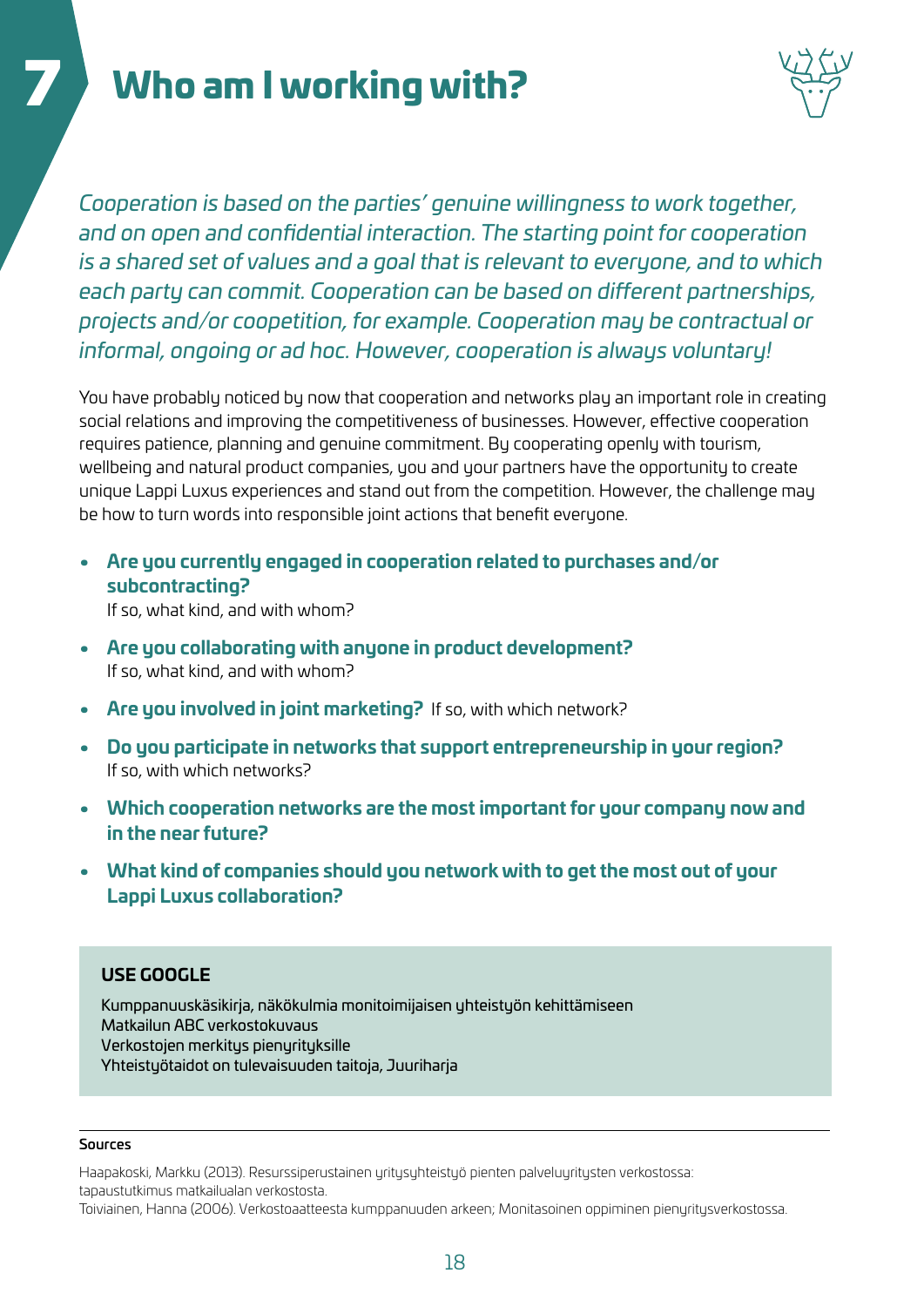### DESCRIBE YOUR COMPANY'S NETWORK STRUCTURE BY NAMING YOUR PARTNERS IN THE FIGURE.



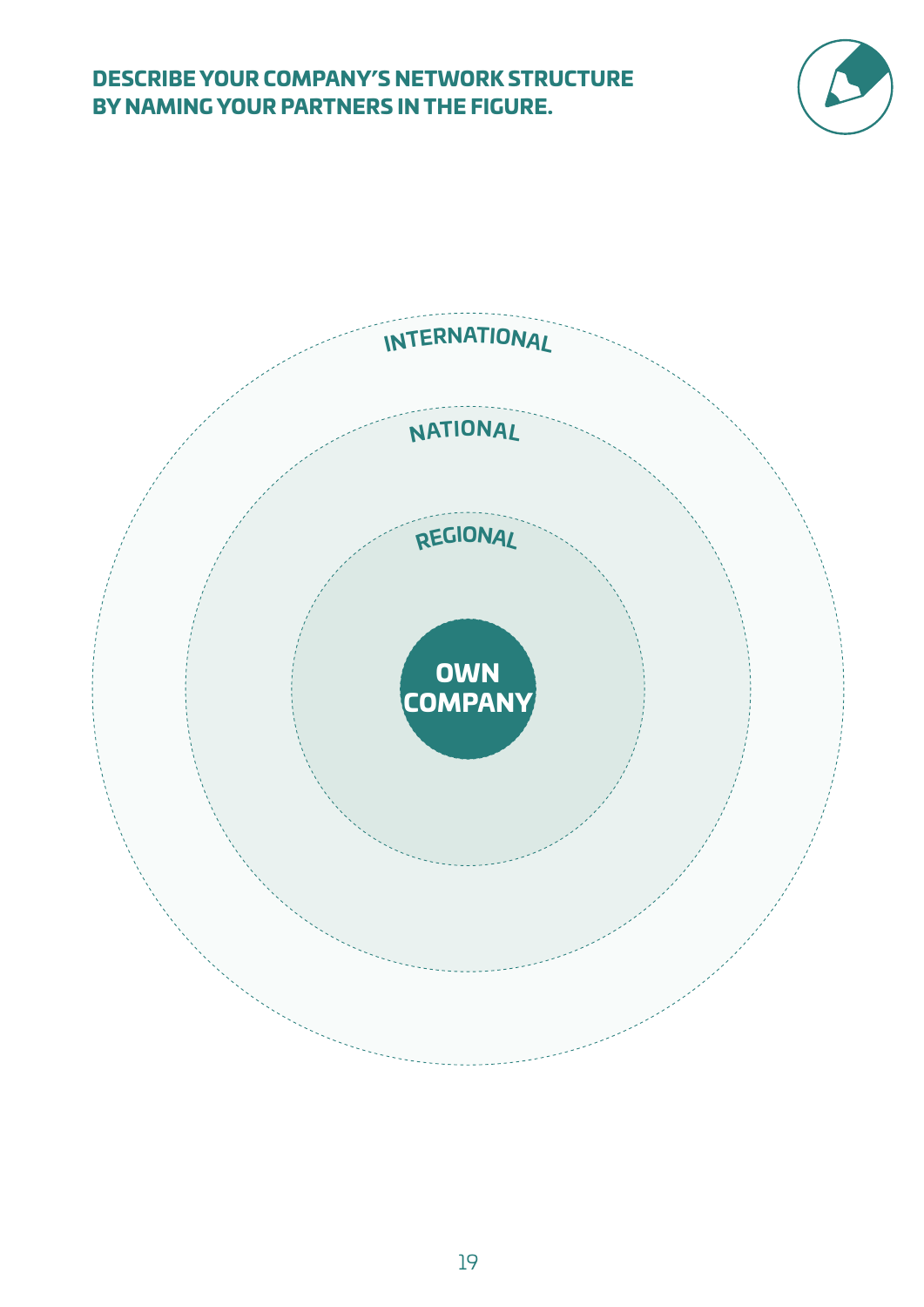## How much does my business cost?



*Systematic cost management is a very important tool in business management. It is very important to know how much money is invested in the core processes, and how much it costs to produce a service or product. The cost price of services and products must be calculated, i.e. total costs must be allocated to the cost price with sufficient accuracy. Cost awareness is the basis for sustainable pricing.*

Have you taken a close look at your company's cost structure? Cost awareness is part of knowledge management. For example, your decisions on pricing and savings must be based on detailed information about the company's cost structure and cost factors, such as personnel costs, facilities, distribution channels, commissions, marketing, accounting, etc. As a cost-conscious entrepreneur, you should be able to allocate the company's costs to the products and services sold in the company with sufficient accuracy. Indirect costs can be difficult to allocate accurately, but it is good to use a systematic calculation method.

- **• What factors are causing costs in your company?**  Are value choices and Lapland luxury reflected in the choice of cost factors?
- **• What are the main cost factors in your company?**
- **• How are costs divided between variable (linked to sales volume) and fixed costs?**  What is the cost structure in your company? Are the main cost factors variable or fixed costs?
- **• What calculation models can you use to calculate the cost price of your product or service?**

### **USE GOOGLE**

Omakustannushinnan laskeminen ja hyödyntäminen Yritystulkki – Hinnoittelu

#### Sources

Tomperi, Soile (2021). Toiminnan kannattavuus.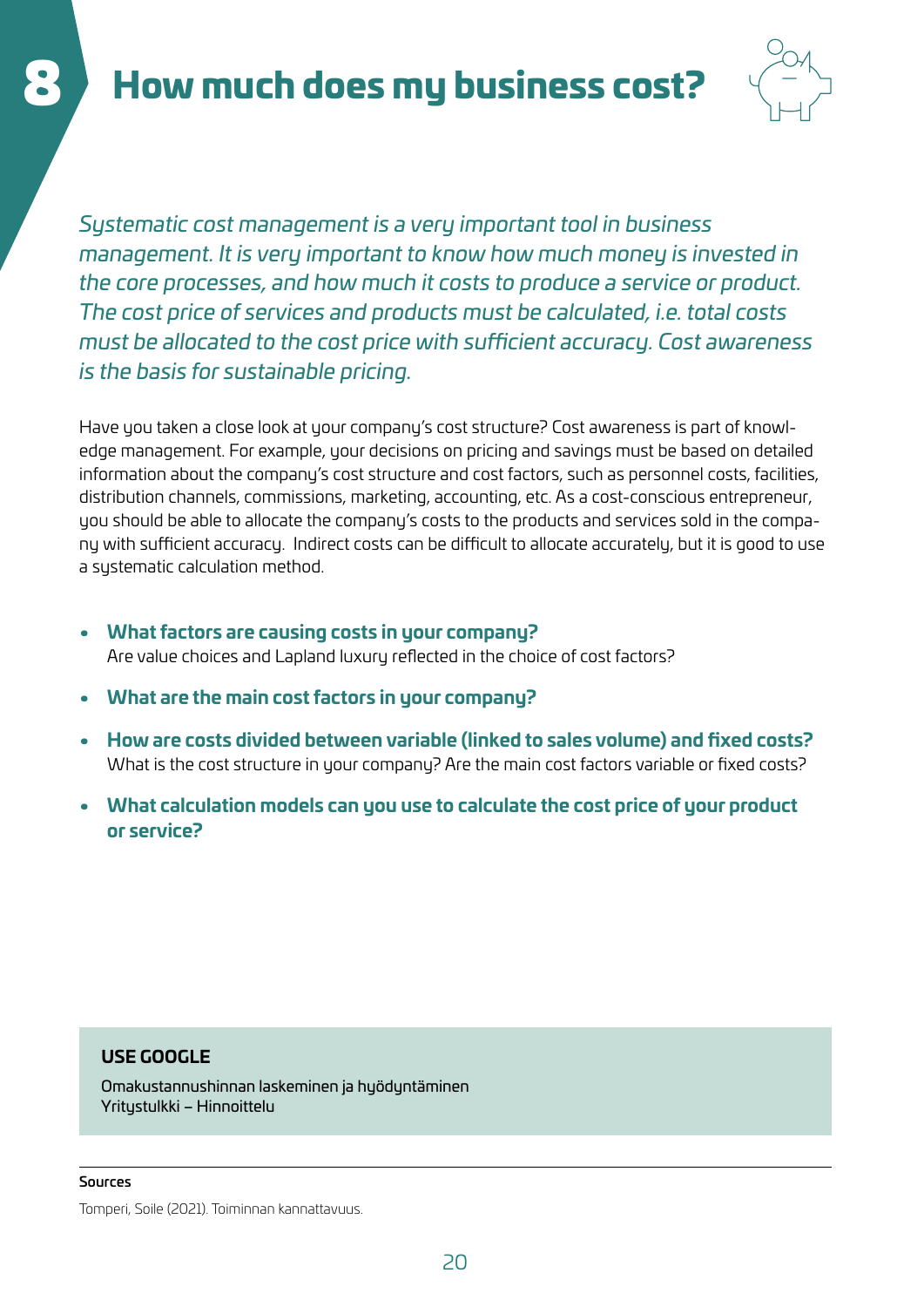## LIST THE VARIABLE AND FIXED COSTS OF YOUR COMPANY AND CALCULATE A COST PRICE OF A SERVICE OR PRODUCT.

| VARIABLE LOSTS               | FINED LOSTS                                                                                                                                       |  |  |
|------------------------------|---------------------------------------------------------------------------------------------------------------------------------------------------|--|--|
| $\overline{\phantom{m}}$     | $\qquad \qquad \blacksquare$                                                                                                                      |  |  |
| $\overline{\phantom{0}}$     | $\qquad \qquad \blacksquare$                                                                                                                      |  |  |
| $\qquad \qquad \blacksquare$ | $\overline{\phantom{m}}$                                                                                                                          |  |  |
| $\overline{\phantom{m}}$     | $\qquad \qquad \blacksquare$                                                                                                                      |  |  |
| $\overline{\phantom{m}}$     | $\overline{\phantom{m}}$                                                                                                                          |  |  |
| $\overline{\phantom{0}}$     | $\qquad \qquad \blacksquare$                                                                                                                      |  |  |
| $\overline{\phantom{m}}$     | $\qquad \qquad \blacksquare$                                                                                                                      |  |  |
| $\overline{\phantom{m}}$     | $\qquad \qquad \blacksquare$                                                                                                                      |  |  |
| $\qquad \qquad \blacksquare$ | $\overline{\phantom{m}}$                                                                                                                          |  |  |
| $\qquad \qquad \blacksquare$ | $\hskip1.6pt\hskip1.6pt\hskip1.6pt\hskip1.6pt\hskip1.6pt\hskip1.6pt\hskip1.6pt\hskip1.6pt\hskip1.6pt\hskip1.6pt\hskip1.6pt\hskip1.6pt\hskip1.6pt$ |  |  |
| $\qquad \qquad \blacksquare$ | $\qquad \qquad \blacksquare$                                                                                                                      |  |  |
| $\qquad \qquad \blacksquare$ | $\qquad \qquad \blacksquare$                                                                                                                      |  |  |
| $\overline{\phantom{m}}$     | $\overline{\phantom{m}}$                                                                                                                          |  |  |
| $\qquad \qquad \blacksquare$ | $\qquad \qquad \blacksquare$                                                                                                                      |  |  |
|                              |                                                                                                                                                   |  |  |
|                              |                                                                                                                                                   |  |  |
|                              |                                                                                                                                                   |  |  |
| LOST PRILE FOR ONE PRODUCT   |                                                                                                                                                   |  |  |
|                              |                                                                                                                                                   |  |  |
|                              |                                                                                                                                                   |  |  |
|                              |                                                                                                                                                   |  |  |
|                              |                                                                                                                                                   |  |  |
|                              |                                                                                                                                                   |  |  |
|                              |                                                                                                                                                   |  |  |
|                              |                                                                                                                                                   |  |  |
|                              |                                                                                                                                                   |  |  |
|                              |                                                                                                                                                   |  |  |
|                              |                                                                                                                                                   |  |  |
|                              |                                                                                                                                                   |  |  |
|                              |                                                                                                                                                   |  |  |
|                              |                                                                                                                                                   |  |  |
|                              |                                                                                                                                                   |  |  |
|                              |                                                                                                                                                   |  |  |
|                              | 21                                                                                                                                                |  |  |
|                              |                                                                                                                                                   |  |  |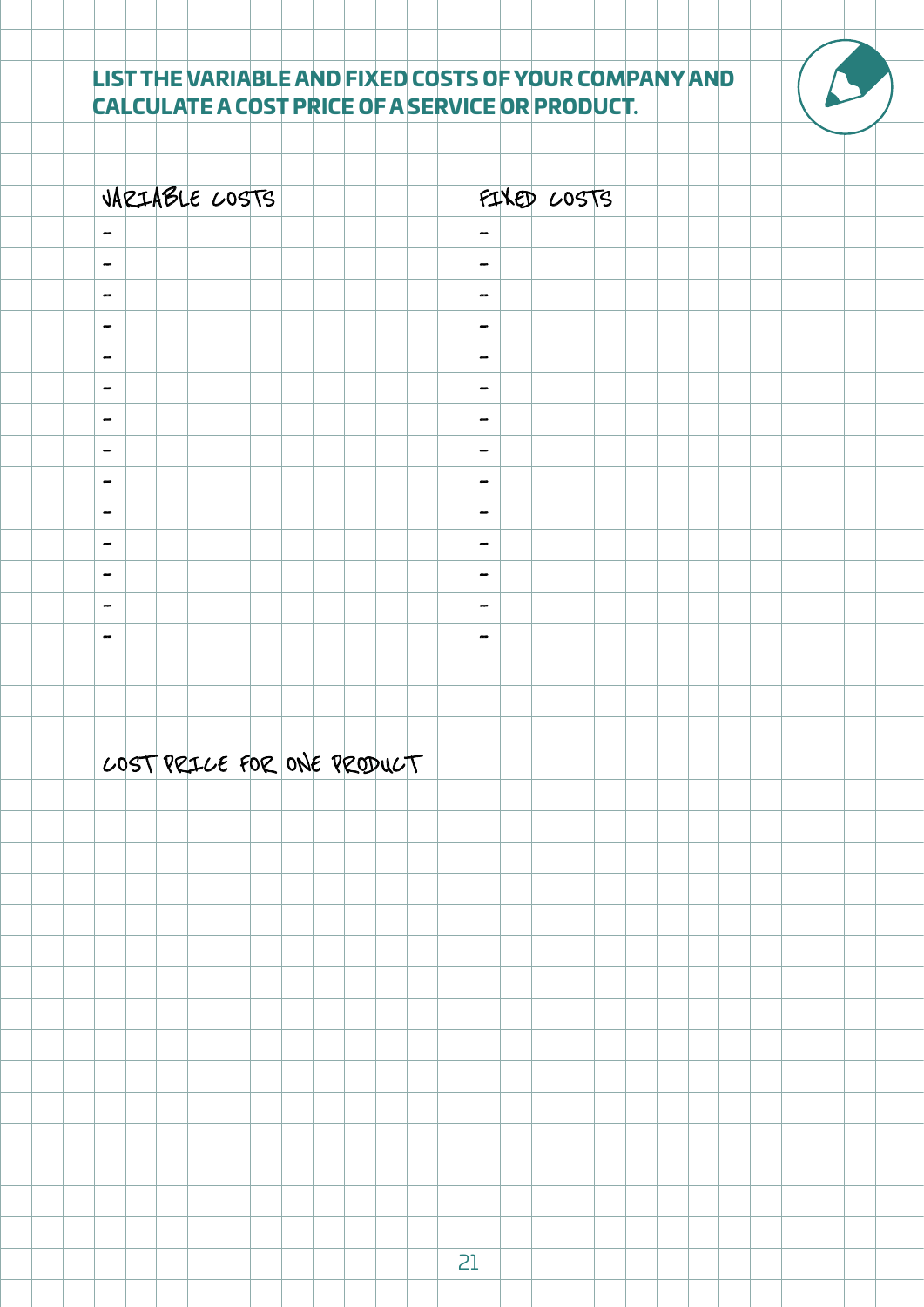## How do I price my products and where do my company's revenues come from?

*Product pricing can be examined from either market or cost perspectives. The market perspective describes how much customers are willing to pay for services or products. Whereas the cost perspective describes what is the optimal sales price which covers the costs and the desired profit in a certain sales volume.*

The price of a product or service produced by your company is also affected by its lifecycle, availability, season, market position, etc. Pricing is often challenging and requires extensive knowledge based on management accounting as well as analysis on operational environment. As an entrepreneur, you also need to consider your company's price image, and other competitive factors. Are you competing with price? Price competition is difficult, and there is often another company in the market which is able to sell at a lower price. Competing with quality requires a lot from you, but it can give the best results. When pricing a product or service, it is advisable to disassemble it and standardise different functions. By defining and standardising a product or service, pricing becomes more efficient, and service profitability can be improved. Clear pricing also helps make the product real in the eyes of the customer.

**• Do you know your pricing area?** 

The lower limit is set by costs, and the upper limit by demand (determined by the customer).

- **• Are you conscious what is the break-even point (BEP) in your company? BEP is the point at which cost or expenses and revenue are equal: no net loss or gain.**
- **• Do you know the price situation in the market?**  What is your selling price in relation to your competitors' price level?
- **• Does your service or product include Lappi Luxus for which your customers are willing to pay more than the market price?**  Does this affect the gross or net profit?
- **• What is the proportion of the sales of different services or products in relation to annual revenue?**
- **• If you create product packages with your partners, who is responsible for sales, and how are money transactions operated?**
- **• Do your company's networks and choice of distribution channels affect pricing and contribution margin?** What are the general commissions used?

### **USE GOOGLE**

Yritystulkki – Hinnoittelu

### Sources

Tomperi, Soile (2021). Toiminnan kannattavuus.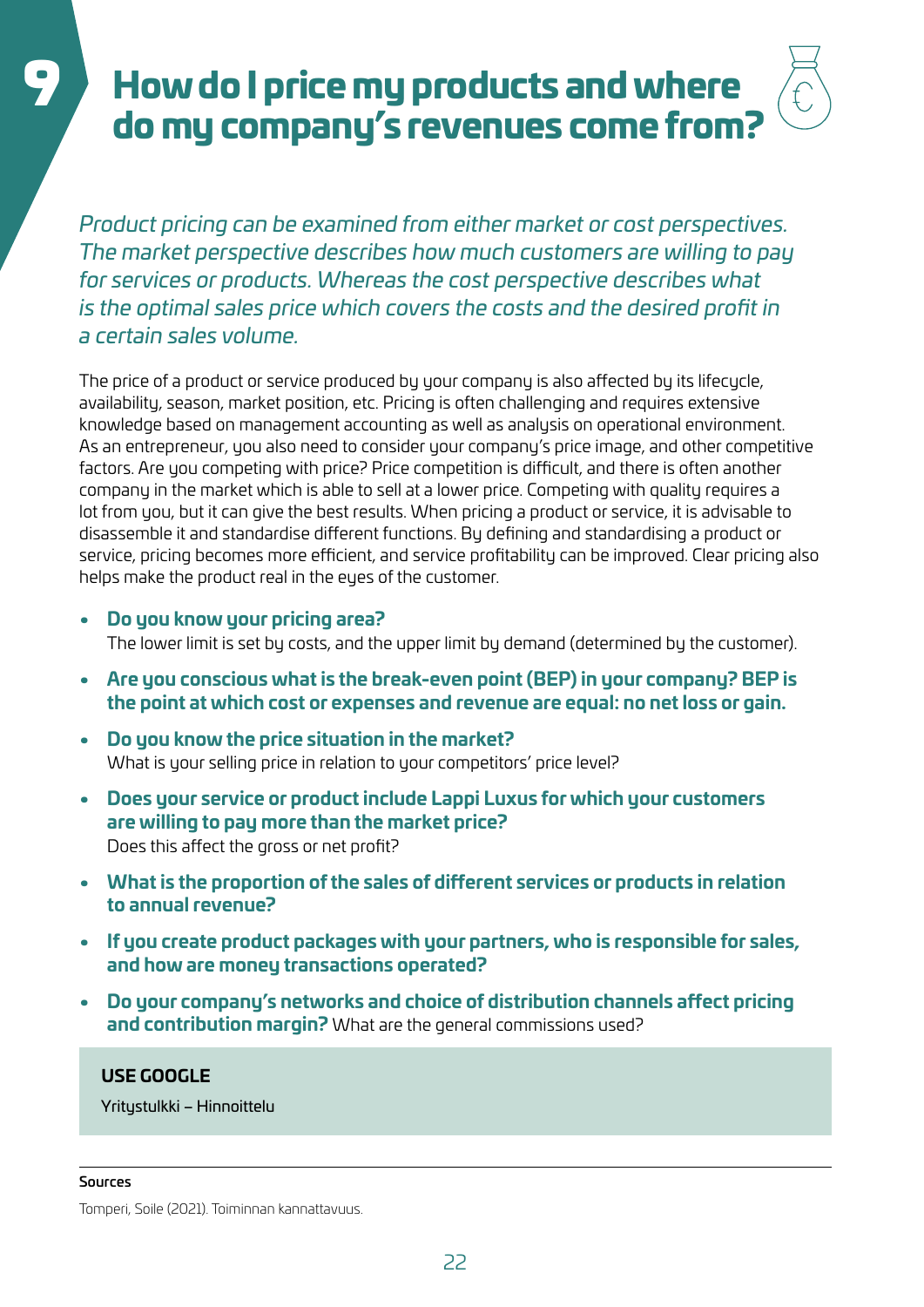